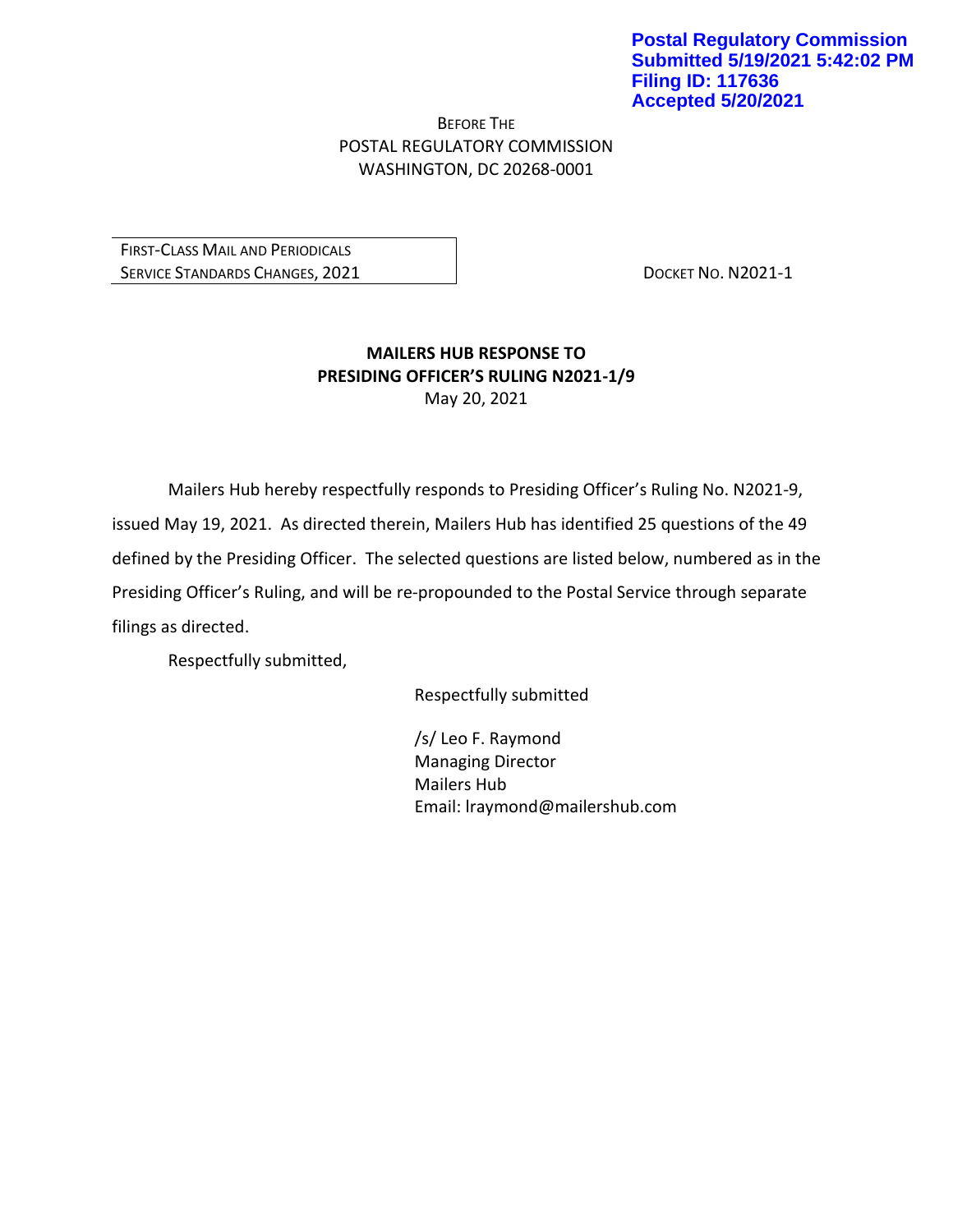## **MH/USPS-T-1**

1. Please refer to your testimony in section I(A).

a. Please identify specific occasions, other than the pre-filing conference, when the Postal Service "conferred with industry representatives" specifically regarding the proposed service standard changes, as opposed to service issues generally.

b. Please identify the specific presentations to the Mailer Technical Advisory Committee that were specifically about the proposed service standard changes, as opposed to service issues generally.

2. Please refer to your testimony in section I(A).

a. Please confirm that the phrase "as we plan to implement services standards" indicates that the Postal Service intends to implement the proposed service standards notwithstanding the Advisory Opinion that will be issued by the Postal Regulatory Commission at the conclusion of this Docket.

3. Please refer to your testimony in section I(A)(1), *Discussion of Current Inability to Meet Existing Service Standards*.

a. Please confirm that service performance targets and scores shown for First-Class Mail are aggregated, i.e., they are composite averages of all First-Class Mail regardless of category or preparation, and the average of performance of all reporting units (e.g., areas and districts). If that cannot be confirmed please explain why.

b. Please confirm that, within the aggregated (composite) scores, some reporting units and/or processing facilities have shown relative consistency in achieving (or failing to achieve) the current service standards. If that cannot be confirmed, please explain why.

c. Please explain what analyses or studies the Postal Service made over the 2012-2020 period to identify underperforming facilities, deficient processes, management or staffing issues, and other factors contributing to the failure to achieve service performance under the current service standards, and what corrective measures were taken. If no analyses or studies were made, or no corrective actions were taken, please explain why not.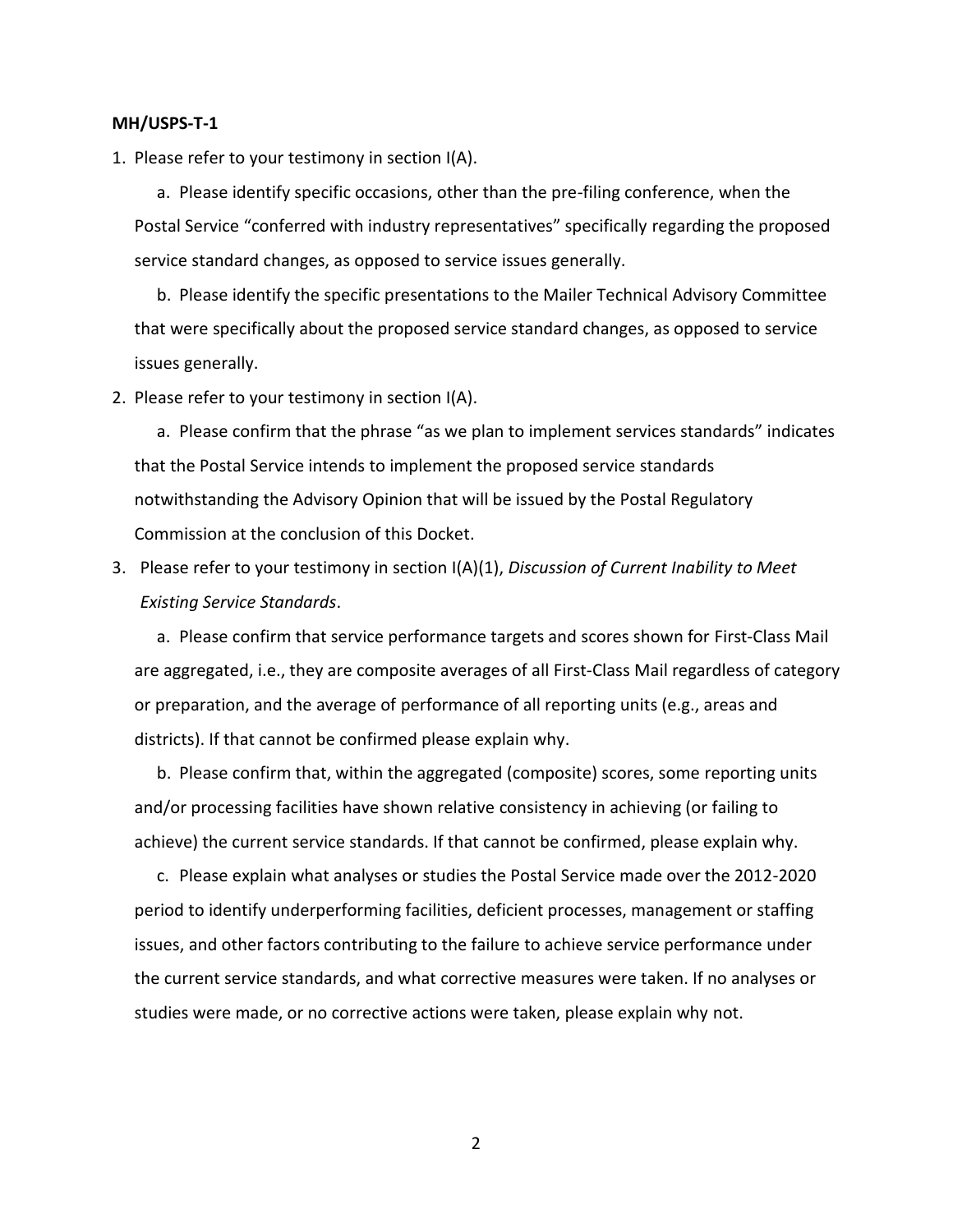d. Please explain whether and how the management, staffing, processing, transportation, or other factors now impairing achievement of the current standards will be amended, other than by adding time, to enable achievement of the proposed service standards.

e. Please explain whether the Postal Service has evaluated only replacing the current three to-five day standard with separate standards for three, four, and five-day service, without other changes to two-day service or the processing and transportation networks. If that evaluation has been conducted, please provide the results or, if no evaluation was made, please explain why not.

4. Please refer to your testimony in section I(A)(2), *Potential Improvements in Service Capability and Improved Achievement of Service Standards*.

a. Please explain why the Postal Service's regulations do not account for transit time and whether this omission was deliberate. If not, please explain why "the Postal Service's regulations pertaining to the current three-day service standard for First-Class Mail" were adopted with this shortcoming.

b. Please confirm that "the Postal Service's regulations" for overnight and two-day service do account for transit time. If not confirmed, please explain why not.

c. Please explain whether the Postal Service has evaluated only revising the current three to-five day standard to account for transit time, and/or replacing it with separate standards for three, four, and five-day service, that do account for transit time, without other changes to two-day service or the processing and transportation networks. If that evaluation has been conducted, please provide the results or, if no evaluation was made, please explain why not.

5. Please refer to your testimony in section I(A)(2), *Potential Improvements in Service Capability and Improved Achievement of Service Standards*.

a. Please confirm that the "42 percent" figure represents the average for all vehicles ("5 ton" trucks, and all sizes of trailer) used for surface transportation, over all trip lengths, and movements by both HCR and PVS service. If not confirmed, please explain or clarify.

b. Please explain whether the "42 percent" figure refers to cubic capacity, maximum weight, or vehicle floor space.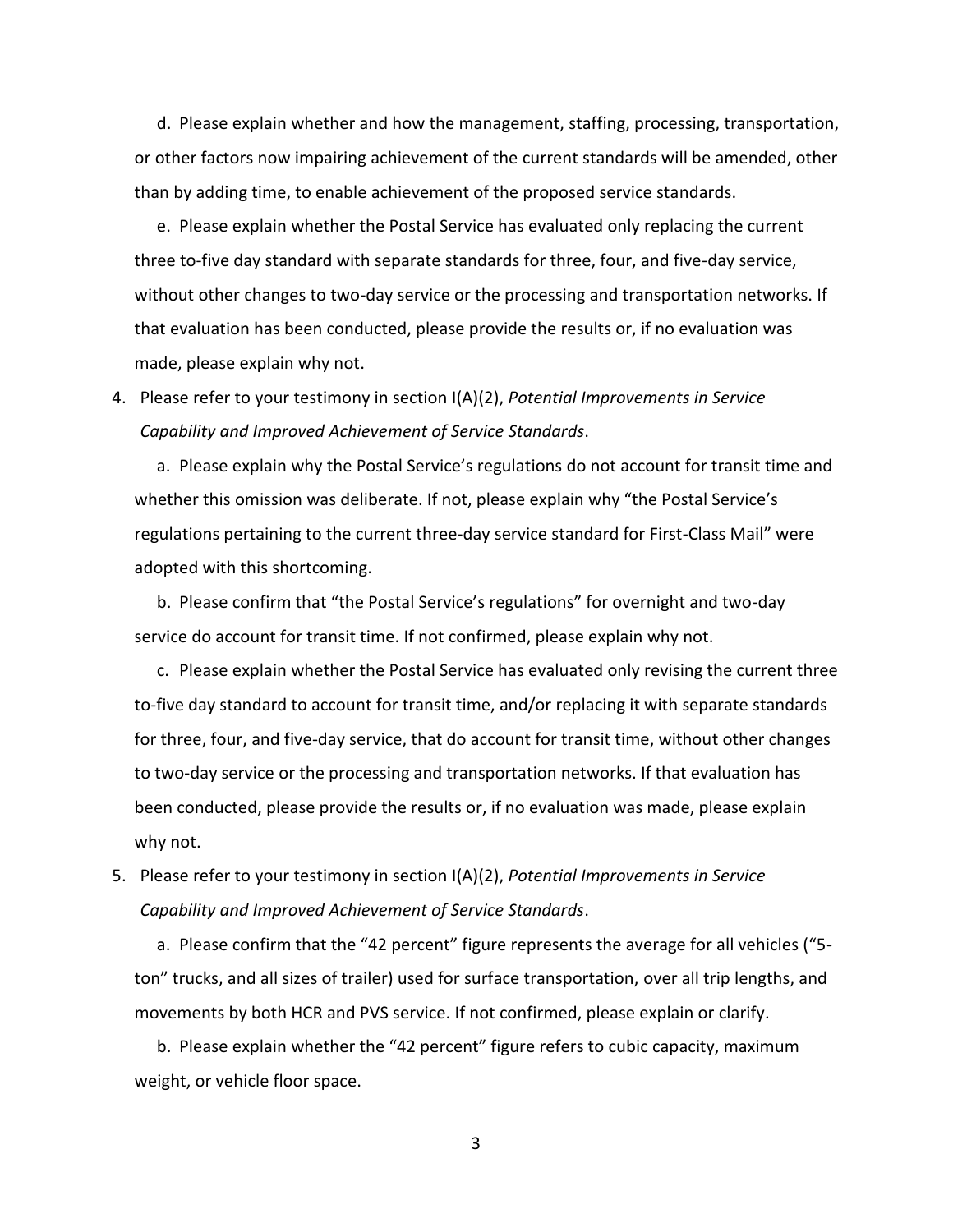c. Please detail the percent vehicle capacity utilization planned by the Postal Service and, if that utilization is less than 75 percent, why that lower utilization was planned.

d. Please explain the process used by the Postal Service to determine the vehicle to be used on a surface routing (e.g., "5-ton" vs 40-foot trailer vs 53-foot trailer).

\* \* \*

8. Please refer to the footnote to your testimony on page 11.

a. Please explain the difference between "service standards" and "service performance targets."

b. Please confirm that the Postal Service must seek an Advisory Opinion from the Postal Regulatory Commission if changing nationally-applicable "service standards" for First-Class Mail but can unilaterally adjust "service performance goals" for any mail.

9. Please refer to the footnote to your testimony on page 11.

a. Please explain the use of "expect to" rather than "will."

b. Please explain the steps being taken by the Postal Service in preparation for "implementation of our proposed service standard changes," other than adding transit time and adjusting modes of transportation, so that the 95 percent service performance target can be attained at "all times of the year."

c. Please explain the steps the Postal Service will take if it is unable to achieve or maintain achievement of the "95 percent" performance goal it expects to set "upon implementation of our proposed service standard changes during all times of the year."

\* \* \*

11. Please refer to the statement in your testimony on page 18, lines 16 through 18, that "the Postal Service is incapable of meeting its service performance targets, and hence providing reliable and consistent service, under the current standards."

a. Please confirm that, as shown in the data provided quarterly to the Postal Regulatory Commission, some facilities (or districts or areas) of the Postal Service have been able to meet current service performance targets.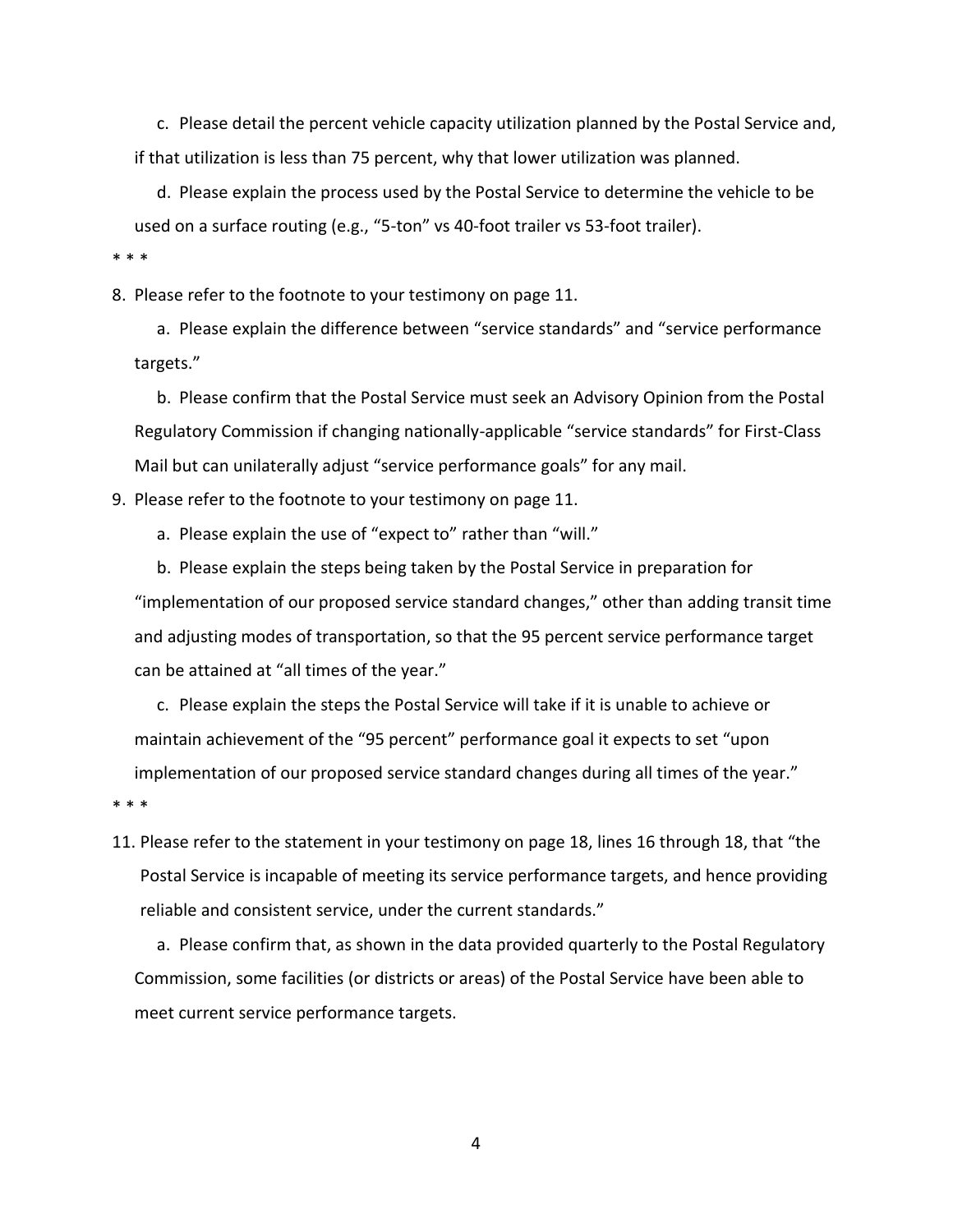b. Please explain the steps taken by the Postal Service to determine why some facilities (or districts or areas) have been able to meet current service performance targets; the information developed; the actions taken to apply those findings to enable other facilities (or districts or areas) to meet service performance targets; and the results of those actions. If no steps were taken for either purpose please explain why.

12. Please refer to the statement in your testimony on page 18, lines 16 through 18, that "the Postal Service is incapable of meeting its service performance targets, and hence providing reliable and consistent service, under the current standards."

a. Please explain the causes, other than transit time and the use of air transportation, that contribute to the Postal Service's failure to meet service performance targets, and how the proposed changes to service standards will ameliorate those causes so as to enable achievement of the revised standards.

b. Please explain the steps taken by the Postal Service to determine why it "is incapable of meeting its service performance targets"; the information developed; the corrective actions taken to improve its capability to meet service performance targets; and the results of those actions. If no steps were taken for either purpose please explain why.

c. Please explain the Postal Service's criteria for "meeting" targets, and for judging service to be "reliable" and "consistent," and the derivation of those criteria.

\* \* \*

14. Please refer to the statement in your testimony on page 18, lines 23 through 25, that "Achieving this standard requires the Postal Service to employ substantial point-to-point two-day transportation for, at times, very low volume."

a. Please explain the Postal Service's normal processes for evaluating transportation utilization and how those are applied to situations of "very low volume."

b. Please explain the Postal Service's actions to minimize the occurrence of trips with "very low volume" and whether those actions were effective. If not, please explain any further actions that were taken, and their results; if none were taken, please explain why not.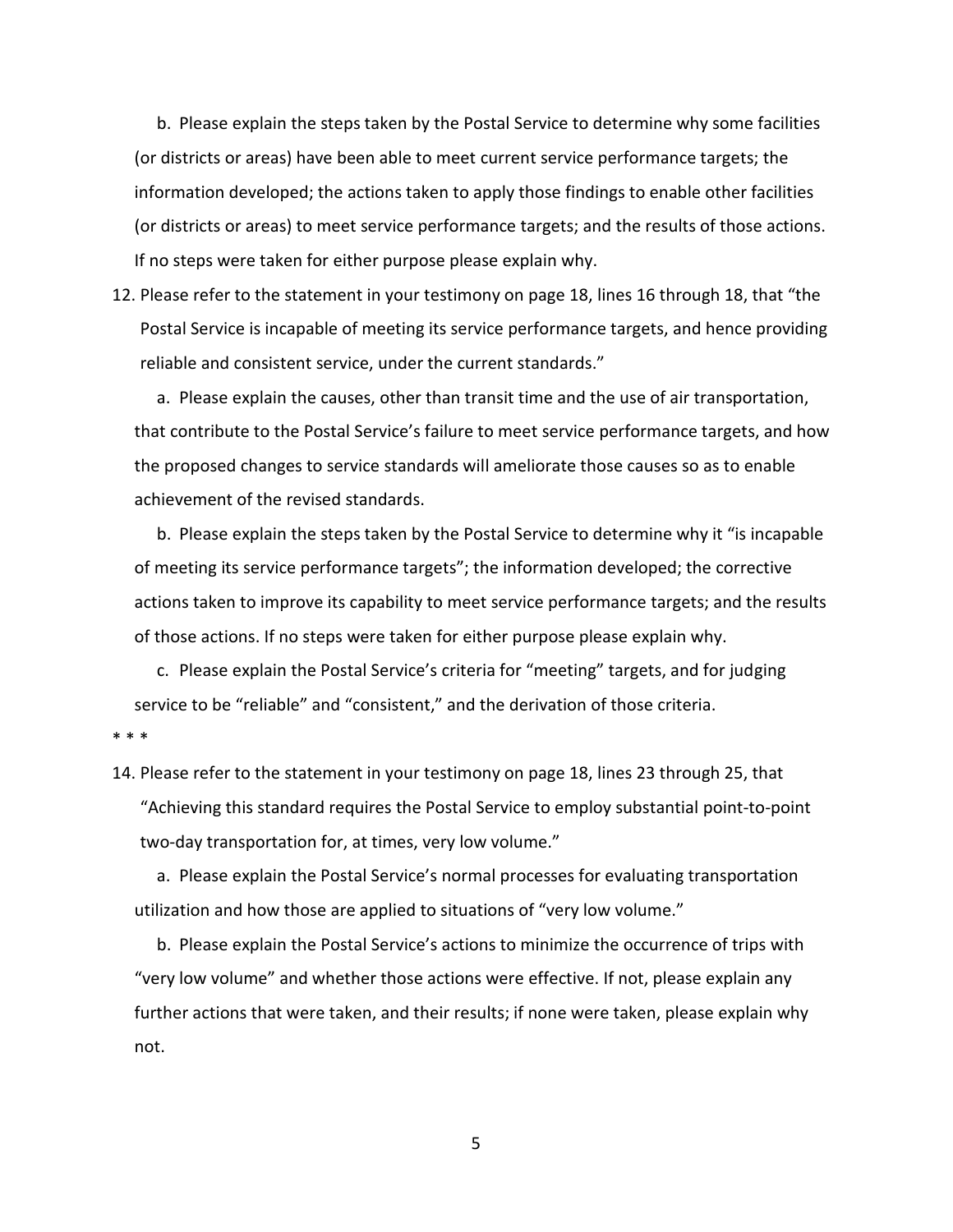c. Please explain why the capacity of contracted surface transportation vehicles cannot be adjusted to provide the flexibility to better align with volume.

15. Please refer to your testimony in section III(A), *Proposed Transportation Network Changes and Benefit*.

a. Please explain the Postal Service's criteria for determining the efficiency of transportation, particularly as each mode correlates to the level of service performance it enables.

b. Please confirm that the primary objective of the proposed service standard changes is to reduce Postal Service costs by maximizing the volume of mail that can be moved by surface transportation. and not to maintain or improve on the current levels of achievement of the current service standards for First-Class Mail.. If not confirmed, please explain why.

16. Please refer to your testimony in section III(A), Proposed Transportation Network Changes and Benefit.

a. Please explain the vehicle capacity (vehicle types and sizes) and their flexibility (i.e., option to select based on volume) that is assumed in evaluating the "efficiency" of proposed surface transportation.

b. Please confirm that your examples of "efficiency-increasing measures" noted on lines 16 through 19 imply multiple stops along a lane of surface transportation. If confirmed, please explain that statement as it compares to the transportation that is illustrated on page 11 labeled "Only 5 Steps for Future Middle Mile." If not confirmed, please explain why not. \* \* \*

18. Please refer to the statement in your testimony on page 28, lines 11 through 13, that "Early dispatches, which are frequently necessary to achieve current service standards, risk departing from origin points without all committed volumes, leading to operational plan failures and missed service standard targets."

a. Please explain why and how, in the stated scenario, approved operating plans would not align transportation and achievement of service standards or, conversely, how operating plans would be approved if they include the necessity for early dispatches, perhaps "without all committed volumes."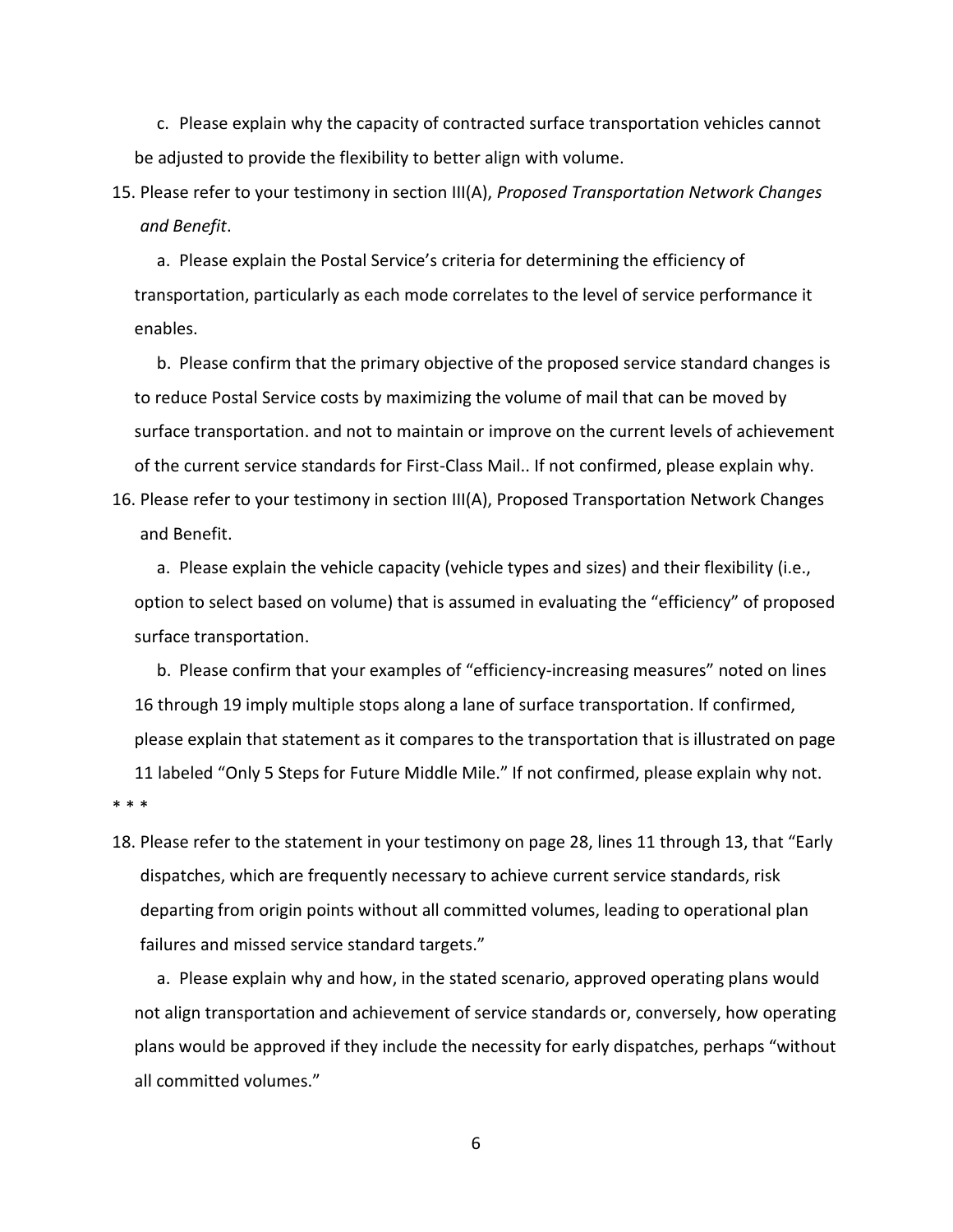b. Please explain how correction of such misalignments cannot be achieved without changing service standards.

\* \* \*

20. Please refer to your testimony on page 30, lines 15 through 17.

a. Please explain what currently inhibits the Postal Service from having "more flexibility to route mail more efficiently, and to maximize the use of space on each trip."

\* \* \*

22. Please refer to the statement in your testimony on page 30, line 25, and page 31, lines 1 through 3, that "In order to mitigate any harm from this change, the Postal Service will work to inform retail customers about the service changes, so that they can set appropriate expectations for delivery times."

a. Please explain the "harm" to which the statement refers and how informing retail customers about the service changes will materially mitigate that "harm."

b. Please explain how the Postal Service will mitigate "harm" to commercial customers.

c. Please explain the criteria the Postal Service used to determine that enabling customers to "set appropriate expectations for delivery times" will mitigate "harm" to those customers interests, and how that would offset dissatisfaction over slower service.

23. Please refer to the statement in your testimony on page 31, lines 16 and 17, that "business customers' destination-entry presort mail will remain unaffected by the proposed service standard changes."

a. Please confirm that there are no destination entry rates for First-Class Mail.

b. If confirmed, please clarify the statement that "destination-entry presort mail will remain unaffected by the proposed service standard changes," particularly to define what the term "unaffected" means in your use of it in this statement.

c. Please explain how Presorted First-Class Mail will "remain unaffected" if the origin/destination pair represented by the facility where the mail is deposited and the facility serving the destination of the mail will be moved from a two-day service standard to a threeday service standard "by the proposed service standard changes."

\* \* \*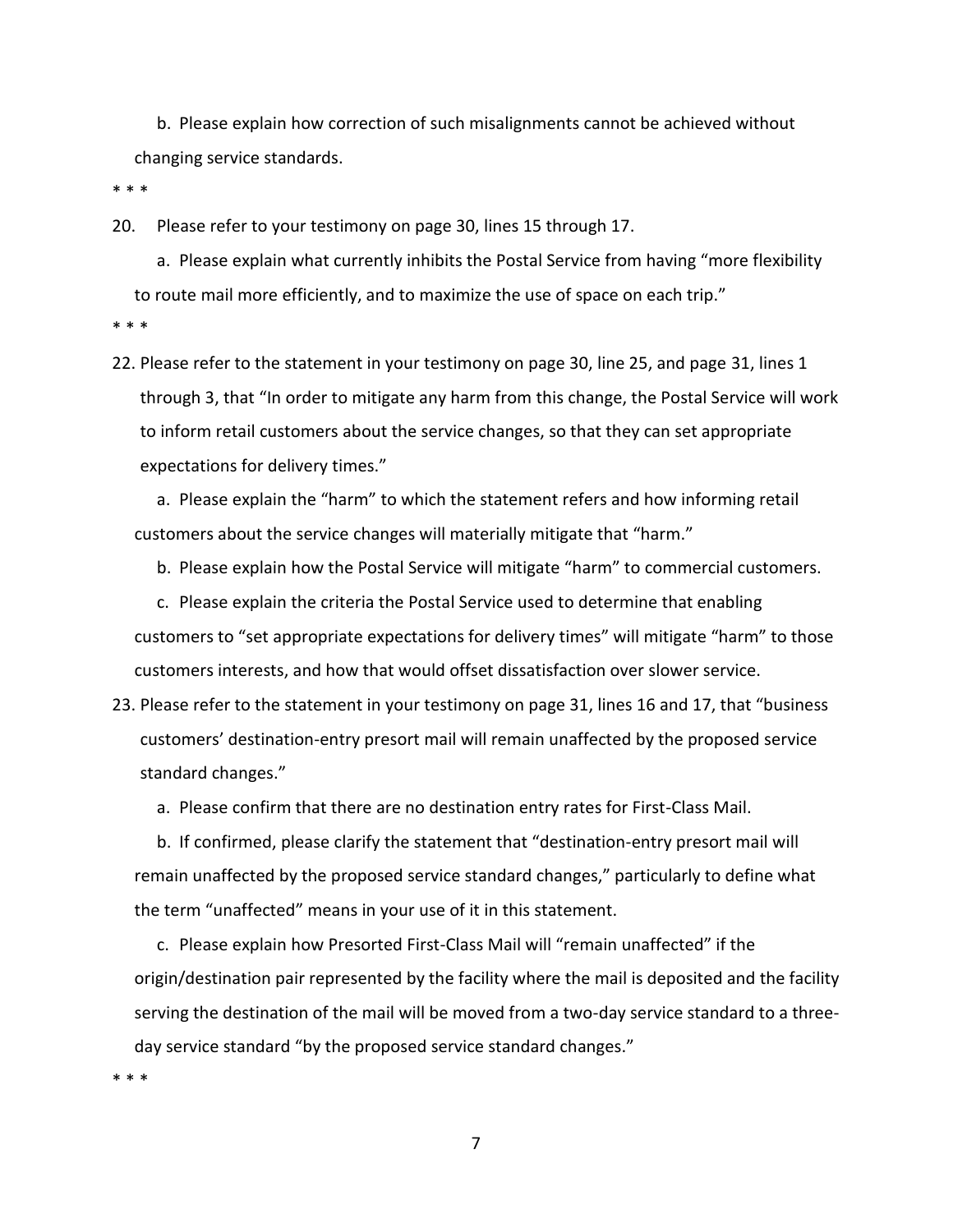25. Please refer to your testimony in section V, *The Postal Service's Proposed Network Operations Changes Are Consistent With The Policies And Requirements Of Title 39, United States Code*.

a. Please explain whether the Postal Service considers First-Class Mail service performance to be a "driver of First-Class Mail revenue loss."

- \* \* \*
- 27. Please refer to your testimony in section V, *The Postal Service's Proposed Network Operations Changes Are Consistent With The Policies And Requirements Of Title 39, United States Code*.

a. Please explain the bases for the Postal Service's conclusion that service standards should be aligned "with actual performance" rather than aligning operational performance to enable achievement of established service standards.

\* \* \*

## **MH/USPS-T-2**

1. Please refer to your testimony on page 8, lines 10 through 14.

a. Please explain the statement that the "service standard change will result in a restructuring of the Postal Service's transportation network," specifically to clarify whether the Postal Service's decision to transport more mail by surface necessitated revising service standards, or whether the revised service standards were developed first and, in turn, drove changes in the transportation network.

\* \* \*

4. Please refer to your testimony on page 8, lines 10 through 14.

a. Please confirm that no zoned rates or destination entry discounts currently available based on mail entry or processing through the current NDC network will be changed because of the proposed service standard changes or related network adjustments.

b. In not confirmed, please explain the changes in zoned rates or destination entry discounts that will result from the proposed service standard changes and/or related network adjustments.

\* \* \*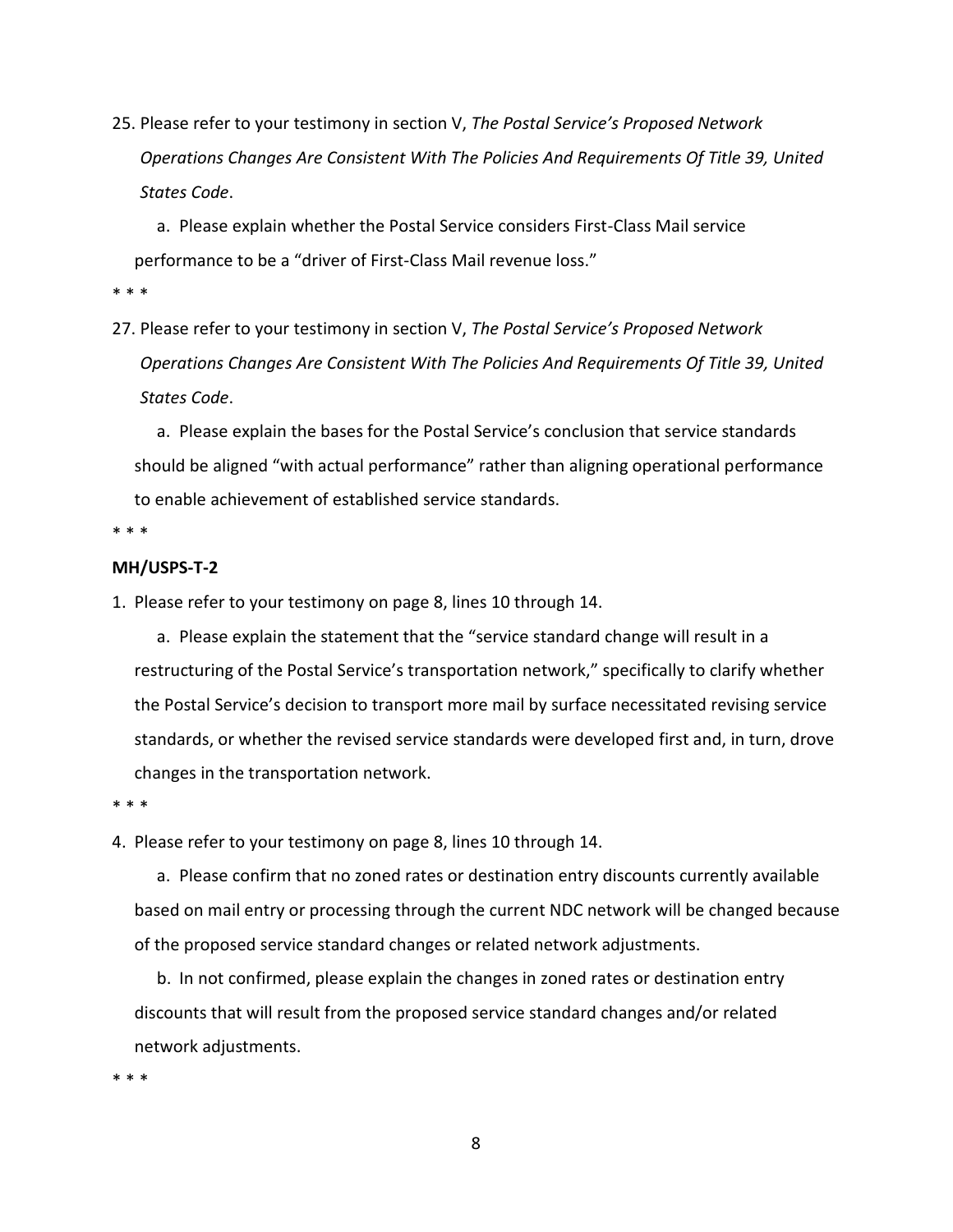- 7. Please refer to Part II of Witness Hagenstein's testimony and your testimony on Pages 11 through 13.
	- a. Please confirm that the calculated savings in surface transportation assumed:
		- i. all vehicles (trucks) would be the same size, with the same capacity;
		- ii. cube utilization would be 45.1% of the capacity of a 53-foot trailer;
		- iii. loads would consist solely of APCs with an average utilization of 75%; and
		- iv. no loads would be in other containers or bedloaded.

b. If those assumptions cannot be confirmed please explain what assumptions were used.

\* \* \*

## **MH/USPS-T-3**

1. Please refer to your testimony on page 3, lines 19 through 23, and on page 4, lines 1 through 9.

a. Please explain the criteria used by the Postal Service to determine whether transportation service will be provided by its own drivers (PVS) or by contract drivers (HCR).

b. Please explain why, if "On average, HCR transportation is less expensive than PVS," HCR would not be the preferred choice for transportation service.

\* \* \*

3. Please refer to your testimony on page 5, lines 1 and 2 and 21 through 23.

a. Please explain how it is determined that a truck is "routinely less than 60 percent full."

b. Please confirm that such a level of utilization would be in accordance with planned utilization and, if so, how the 60 percent level was chosen. If that cannot be confirmed, please explain the load that is expected "routinely."

c. Please explain the circumstances under which contracted transportation becomes "over and under-utilized."

d. Please explain what steps are taken to monitor for, and to correct over- or underutilization of vehicle capacity; to verify that such steps were effective; and to take further actions as necessary to prevent or minimize over- or under-utilization of vehicle capacity.